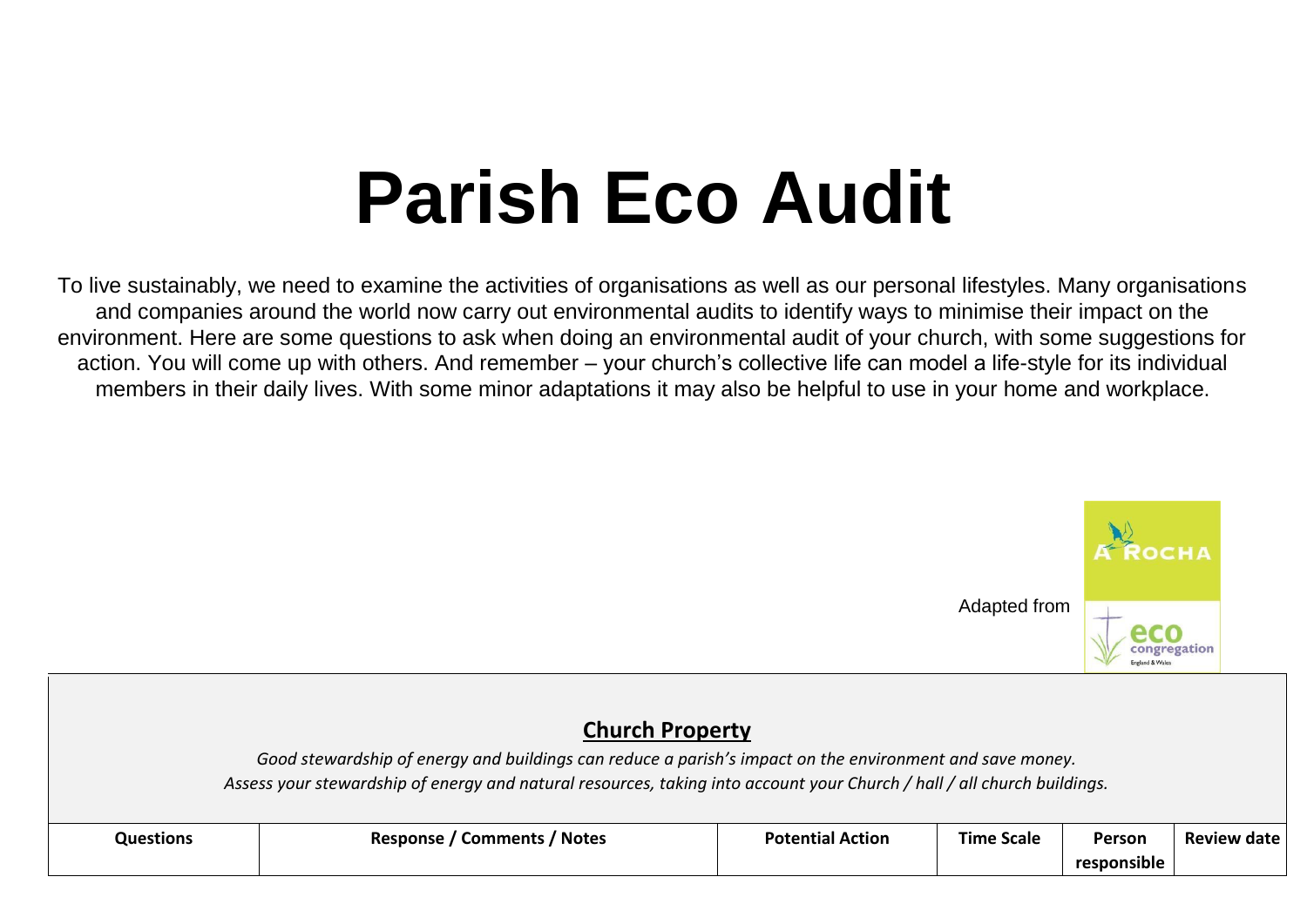|           | Do you / could you:   |
|-----------|-----------------------|
|           | <b>Energy</b>         |
| $\bullet$ | monitor energy        |
|           | consumption           |
|           | regularly to identify |
|           | trends?               |
| $\bullet$ | Switch to a 'green'   |
|           | supplier/one that     |
|           | provides renewable    |
|           | energy sources?       |
| $\bullet$ | Regularly service     |
|           | equipment?            |
| $\bullet$ | Choose                |
|           | appropriately sized   |
|           | for<br>rooms          |
|           | activities?           |
|           | Timetable meetings    |
|           | to minimise heat      |
|           | usage?                |
| $\bullet$ | Install timer /       |
|           | thermostat for        |
|           | heating/lighting?     |
| $\bullet$ | Commission an         |
|           | energy                |
|           | consultation?         |
| $\bullet$ | Fit draught           |
|           | excluders round       |
|           | doors / windows?      |
| $\bullet$ | Fit additional        |
|           |                       |
|           | insulation?           |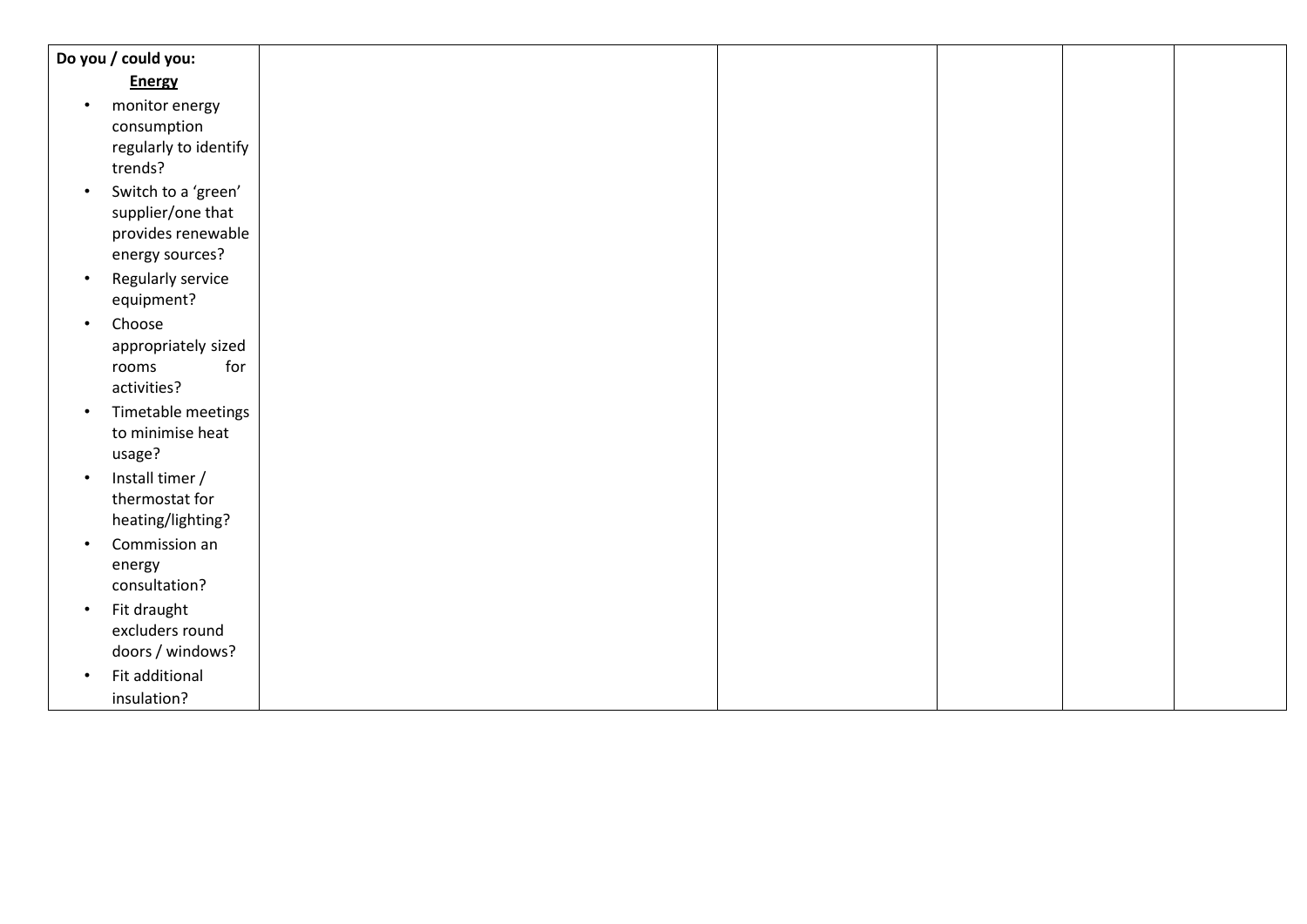| Clean windows to<br>maximise light?                                                              |  |  |
|--------------------------------------------------------------------------------------------------|--|--|
| Encourage users to<br>$\bullet$<br>switch off unnecessary<br>appliances and not use<br>stand-by? |  |  |
| Replace cracked glass?                                                                           |  |  |
| Use low-energy light<br>$\bullet$<br>bulbs?                                                      |  |  |
| <b>Water</b>                                                                                     |  |  |
| Check water outlets<br>$\bullet$<br>for drips / leaks?                                           |  |  |
| Install water-saving<br>$\bullet$<br>devices?                                                    |  |  |
| Collect rainfall for<br>garden use?                                                              |  |  |
| <b>Building maintenance</b>                                                                      |  |  |
| Choose timber /                                                                                  |  |  |
| materials from                                                                                   |  |  |
| sustainable or                                                                                   |  |  |
| reclaimed sources?                                                                               |  |  |
|                                                                                                  |  |  |

### **Parish Management**

*Parishes are responsible for the good stewardship of money and a range of consumables.* 

Some parishes recycle printer and photocopier cartridges, milk cartons/bottles, batteries, greetings cards, stamps, old mobile phones etc. Identify your church's *good practice and identify issues for action.*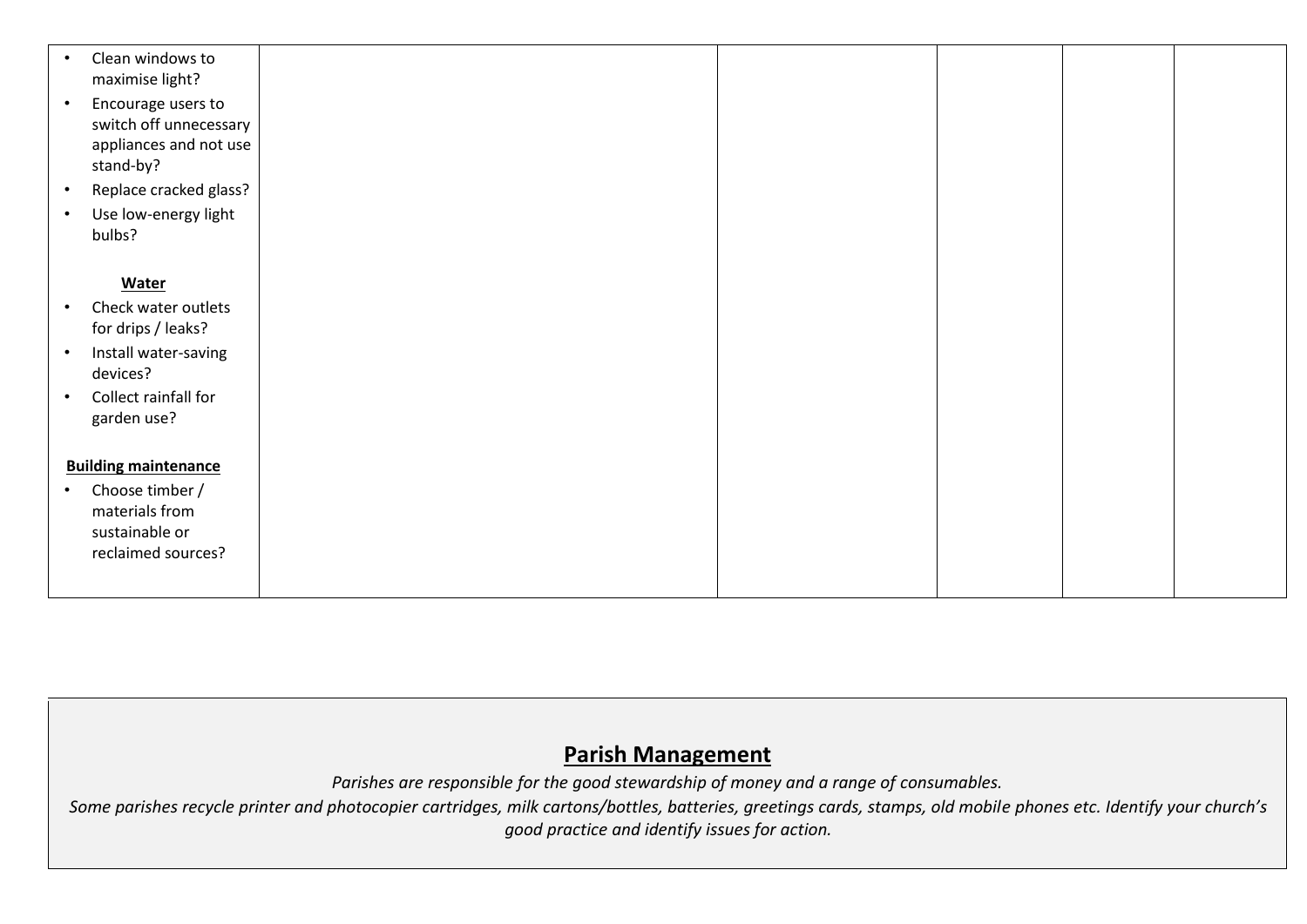| <b>Questions</b>                                                                                                                               | <b>Response / Comments / Notes</b> | <b>Potential action</b> | <b>Time scale</b> | Person      | <b>Review</b> |
|------------------------------------------------------------------------------------------------------------------------------------------------|------------------------------------|-------------------------|-------------------|-------------|---------------|
|                                                                                                                                                |                                    |                         |                   | responsible | date          |
| Does your parish:                                                                                                                              |                                    |                         |                   |             |               |
| <b>Finance and purchasing</b>                                                                                                                  |                                    |                         |                   |             |               |
| Check the environment<br>$\bullet$<br>policy of your bank?                                                                                     |                                    |                         |                   |             |               |
| Have an ethical<br>$\bullet$<br>investment policy for<br>savings?                                                                              |                                    |                         |                   |             |               |
| Use<br>$\bullet$<br>environmentallyfriendly<br>cleaning materials?                                                                             |                                    |                         |                   |             |               |
| Use recycled paper /<br>$\bullet$<br>envelopes etc?                                                                                            |                                    |                         |                   |             |               |
| Use Fair Trade<br>$\bullet$<br>products?                                                                                                       |                                    |                         |                   |             |               |
| Use local suppliers<br>$\bullet$<br>where possible?                                                                                            |                                    |                         |                   |             |               |
| <b>Catering</b><br>Use crockery/glass<br>$\bullet$<br>rather than<br>disposables?<br>Use farmers' markets<br>$\bullet$<br>and local suppliers? |                                    |                         |                   |             |               |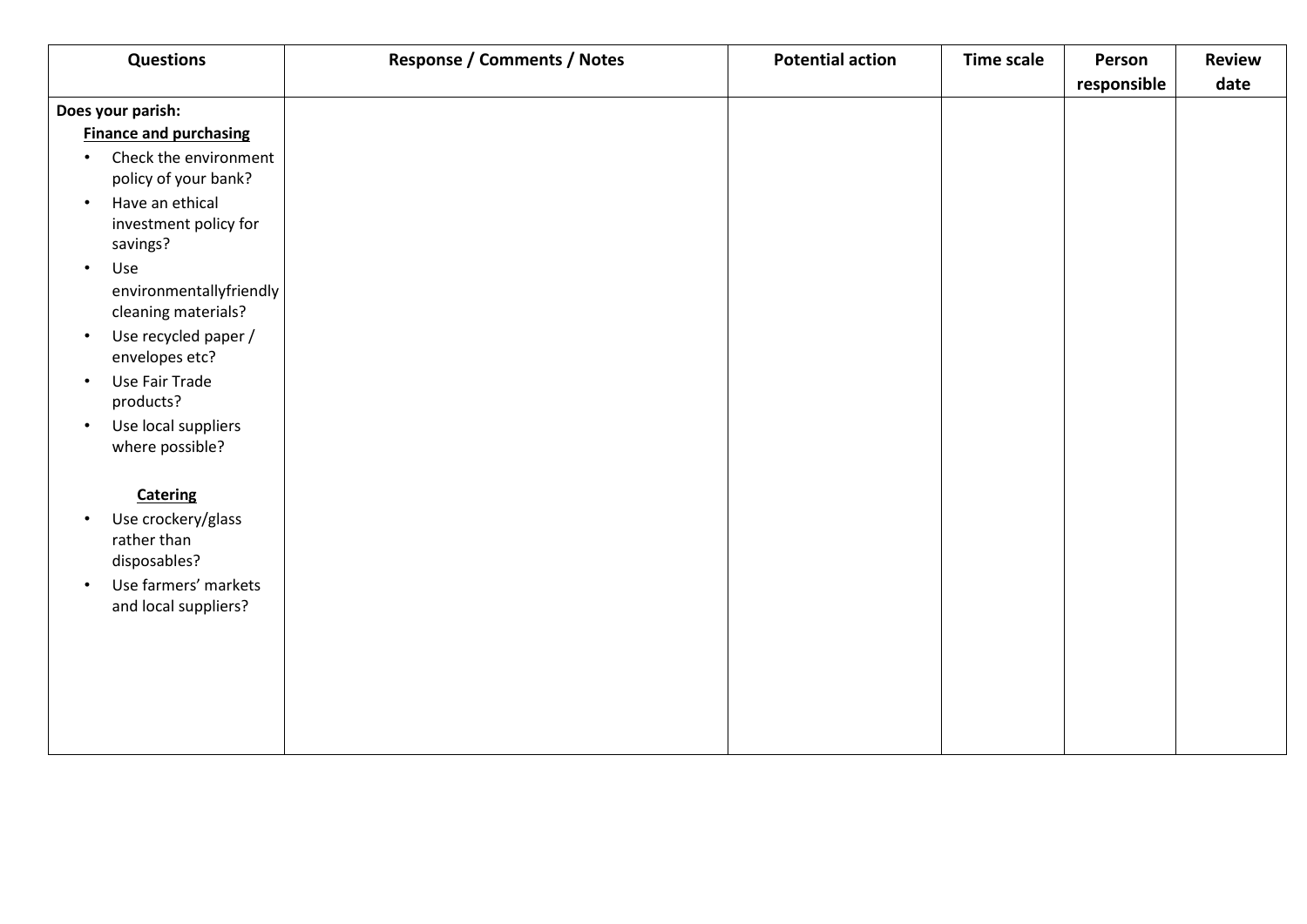| <b>Waste minimisation</b><br>Offer recycling collection<br>areas for church members,<br>building users and<br>the local community?   |  |  |  |
|--------------------------------------------------------------------------------------------------------------------------------------|--|--|--|
| Hold jumble sales / bring<br>and buy sales / commodity<br>exchanges etc to promote<br>availability of goods at<br>affordable prices? |  |  |  |
|                                                                                                                                      |  |  |  |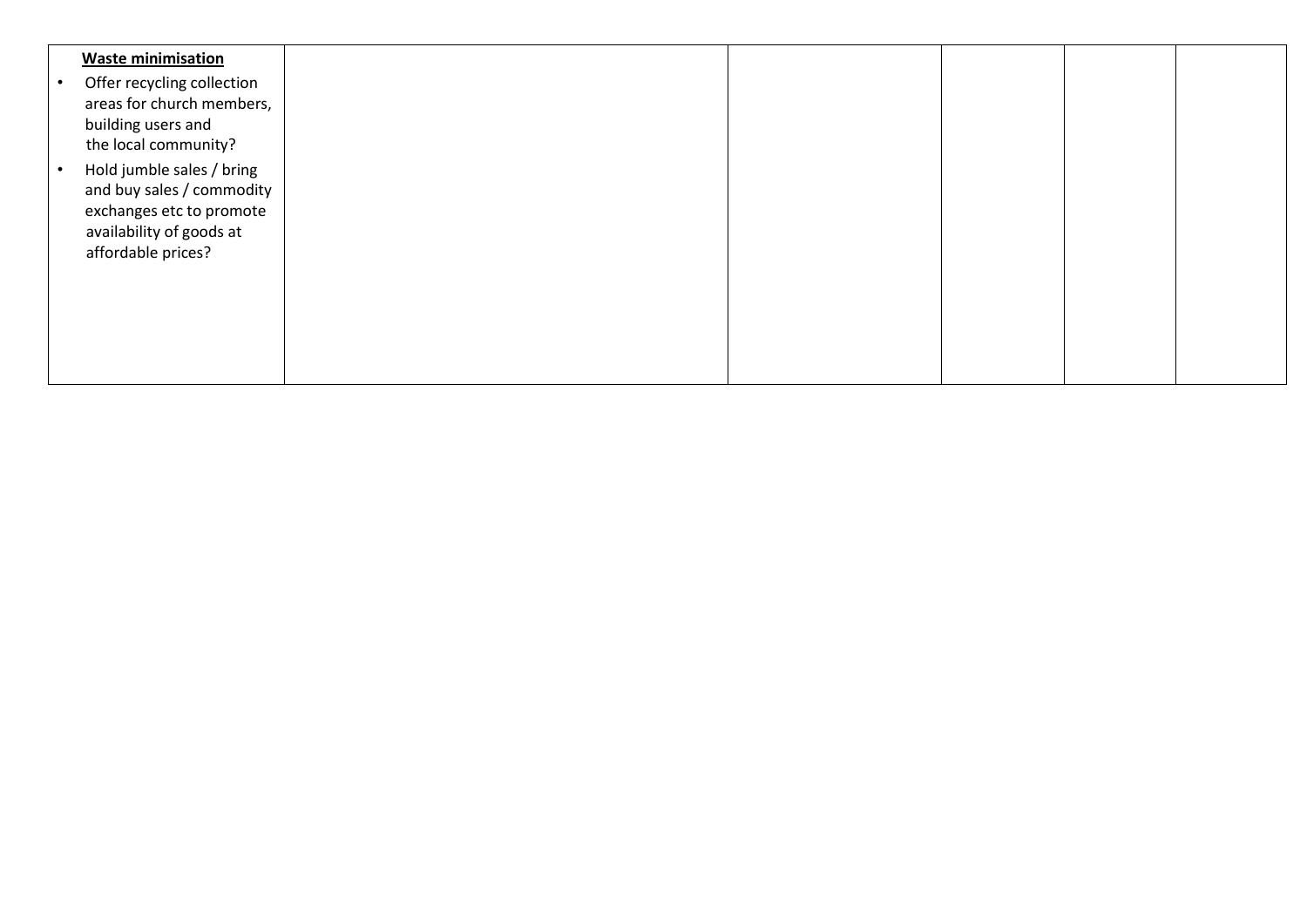## **Parish Land**

This is about assessing the ecological value of church land. Do you have a management plan to improve the community benefit or wildlife value of the land resource?

*Many parishes are responsible for land, be it a tiny patch or something a bit larger.*

Use this section to assess the ecological and community value of your land and its potential to be further developed

| <b>Questions</b>                                                                                                                   | <b>Detailed information</b>                         | <b>Potential Action</b> | <b>Time scale</b> | Person      | <b>Review</b> |
|------------------------------------------------------------------------------------------------------------------------------------|-----------------------------------------------------|-------------------------|-------------------|-------------|---------------|
|                                                                                                                                    | Indicate everything you do to make your church land |                         |                   | responsible | date          |
|                                                                                                                                    | attractive and valuable to humans and wildlife.     |                         |                   |             |               |
| Does/could your parish:                                                                                                            |                                                     |                         |                   |             |               |
| Manage its land in a<br>$\bullet$<br>way that is wildlife<br>friendly?                                                             |                                                     |                         |                   |             |               |
| Select native plant<br>$\bullet$<br>species to benefit<br>wildlife?                                                                |                                                     |                         |                   |             |               |
| Offer varied habitats<br>$\bullet$<br>/ protection and<br>food sources?                                                            |                                                     |                         |                   |             |               |
| Offer an area for<br>$\bullet$<br>prayer,<br>contemplation<br>outdoor liturgy and<br>recreation?<br>Aspire to natural<br>$\bullet$ |                                                     |                         |                   |             |               |
| beauty?                                                                                                                            |                                                     |                         |                   |             |               |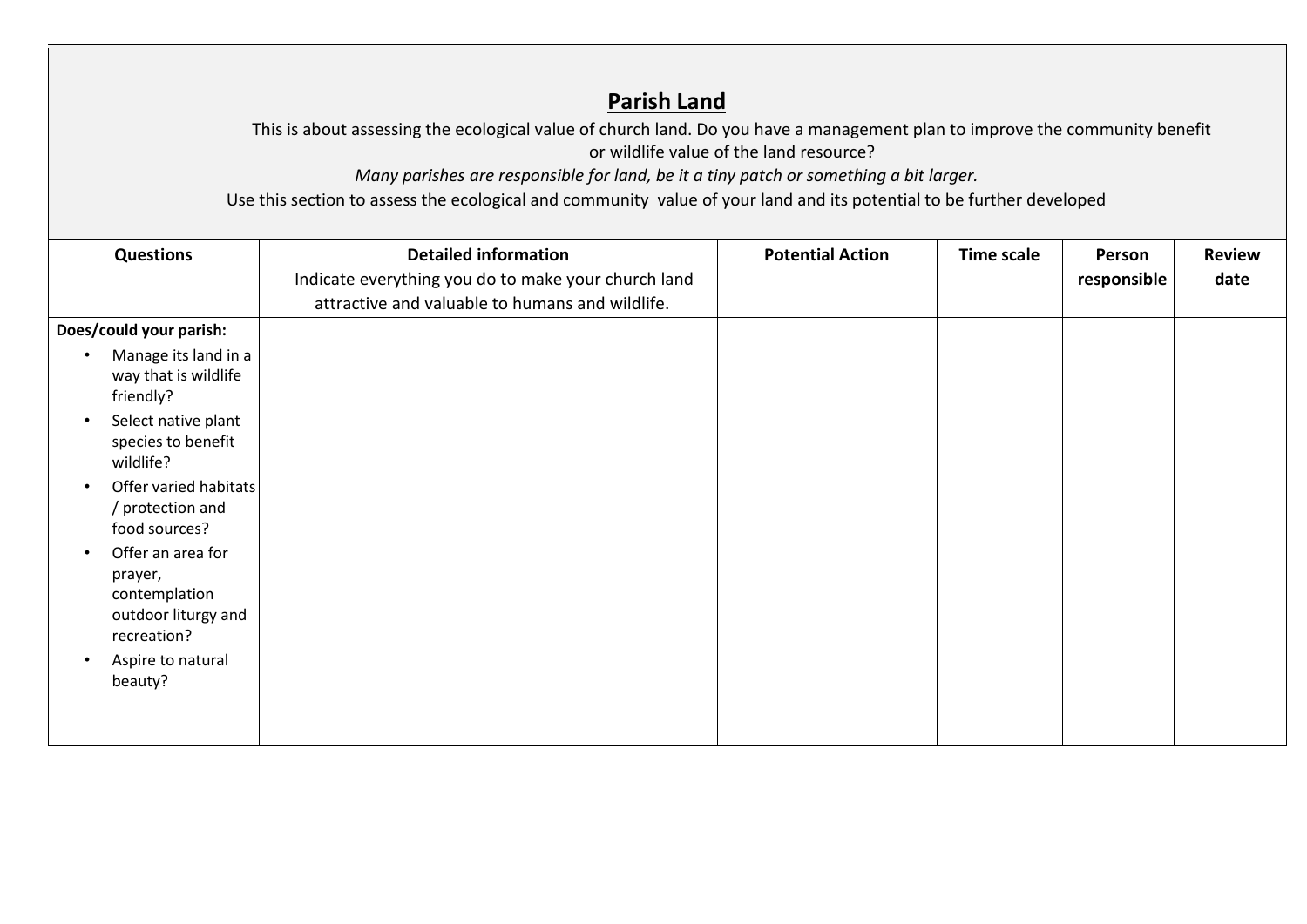# **Personal Lifestyle**

*More people attend church each week than participate in any other voluntary body.* 

Parishes could publish green tips in their parish newsletter and the local community newspaper. Public events which highlight a particular aspect of ethical *behaviour could be organised. Use this section to identify what is currently being done to encourage sustainable living, and what potential there is to develop this ministry.* 

| <b>Questions</b>                                                                                                                                                                                                                                                                                                                                     | Response / comments / notes<br>Identify which of the questions you can respond<br>positively to and add other things that you do | <b>Potential action</b> | <b>Time scale</b> | Person<br>responsible | <b>Review</b> |
|------------------------------------------------------------------------------------------------------------------------------------------------------------------------------------------------------------------------------------------------------------------------------------------------------------------------------------------------------|----------------------------------------------------------------------------------------------------------------------------------|-------------------------|-------------------|-----------------------|---------------|
| Do you / could you:<br>Publish<br>regular<br>$\bullet$<br>green tips?<br>wider<br>Promote<br>$\bullet$<br>through<br>awareness<br>posters<br>or<br>information<br>from<br>environmental<br>organisations?<br>Encourage wider<br>$\bullet$<br>recycling by<br>providing collection<br>points or informing<br>people of local<br>authority facilities? |                                                                                                                                  |                         |                   |                       |               |

|           | <b>Parish Outreach</b><br>Parishes can work with local communities to improve their neighbourhood. Assess the links that your church already has in the local community<br>and the potential for further development |                         |                   |                       |               |  |
|-----------|----------------------------------------------------------------------------------------------------------------------------------------------------------------------------------------------------------------------|-------------------------|-------------------|-----------------------|---------------|--|
| Questions | Response / comments / notes                                                                                                                                                                                          | <b>Potential action</b> | <b>Time scale</b> | Person<br>responsible | <b>Review</b> |  |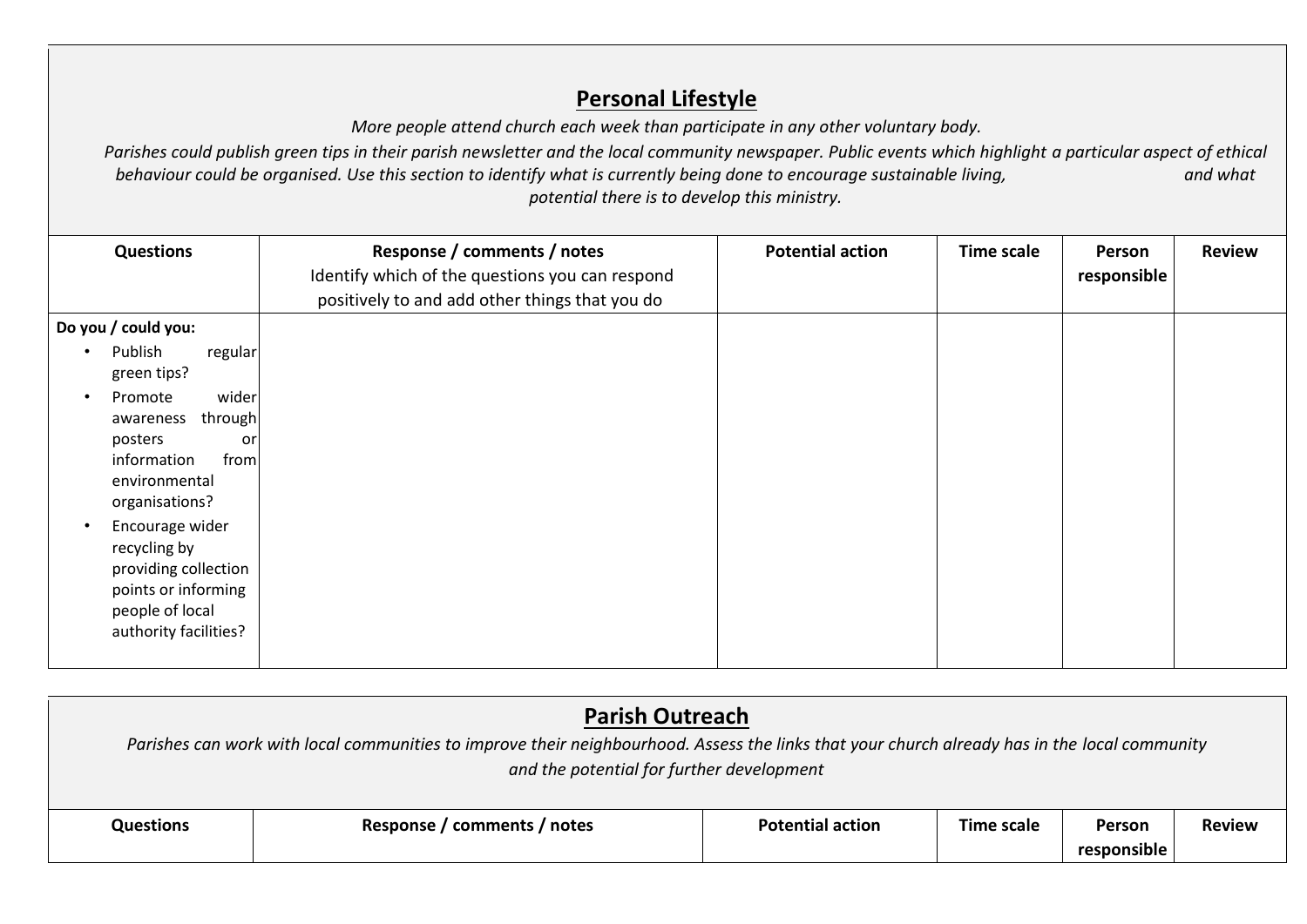| Does your parish seek to:         |  |  |  |
|-----------------------------------|--|--|--|
| Advise building<br>$\bullet$      |  |  |  |
| users of your                     |  |  |  |
| environmental                     |  |  |  |
| concerns and                      |  |  |  |
| procedures?                       |  |  |  |
| Participate in local<br>$\bullet$ |  |  |  |
| environmental                     |  |  |  |
| initiatives?                      |  |  |  |
| Have links with                   |  |  |  |
| environmental                     |  |  |  |
| bodies?                           |  |  |  |
| Support                           |  |  |  |
| community                         |  |  |  |
| schemes with an                   |  |  |  |
| environmental                     |  |  |  |
| element (Litter                   |  |  |  |
| pick up, Credit                   |  |  |  |
| Union, food                       |  |  |  |
| bank)?                            |  |  |  |

| <b>Overseas Concerns</b> |                                                                                                                                                                                                           |                         |                   |             |               |  |  |
|--------------------------|-----------------------------------------------------------------------------------------------------------------------------------------------------------------------------------------------------------|-------------------------|-------------------|-------------|---------------|--|--|
|                          | Act locally to promote environmental care globally.                                                                                                                                                       |                         |                   |             |               |  |  |
|                          | Living simply that others may simply live is a vital facet of Christian living and discipleship.<br>Some parishes develop Fair Trade / Trade craft stalls and sell these products in the wider community. |                         |                   |             |               |  |  |
| <b>Questions</b>         | <b>Response/Comments / Notes</b>                                                                                                                                                                          | <b>Potential Action</b> | <b>Time scale</b> | Person      | <b>Review</b> |  |  |
|                          |                                                                                                                                                                                                           |                         |                   | responsible | date          |  |  |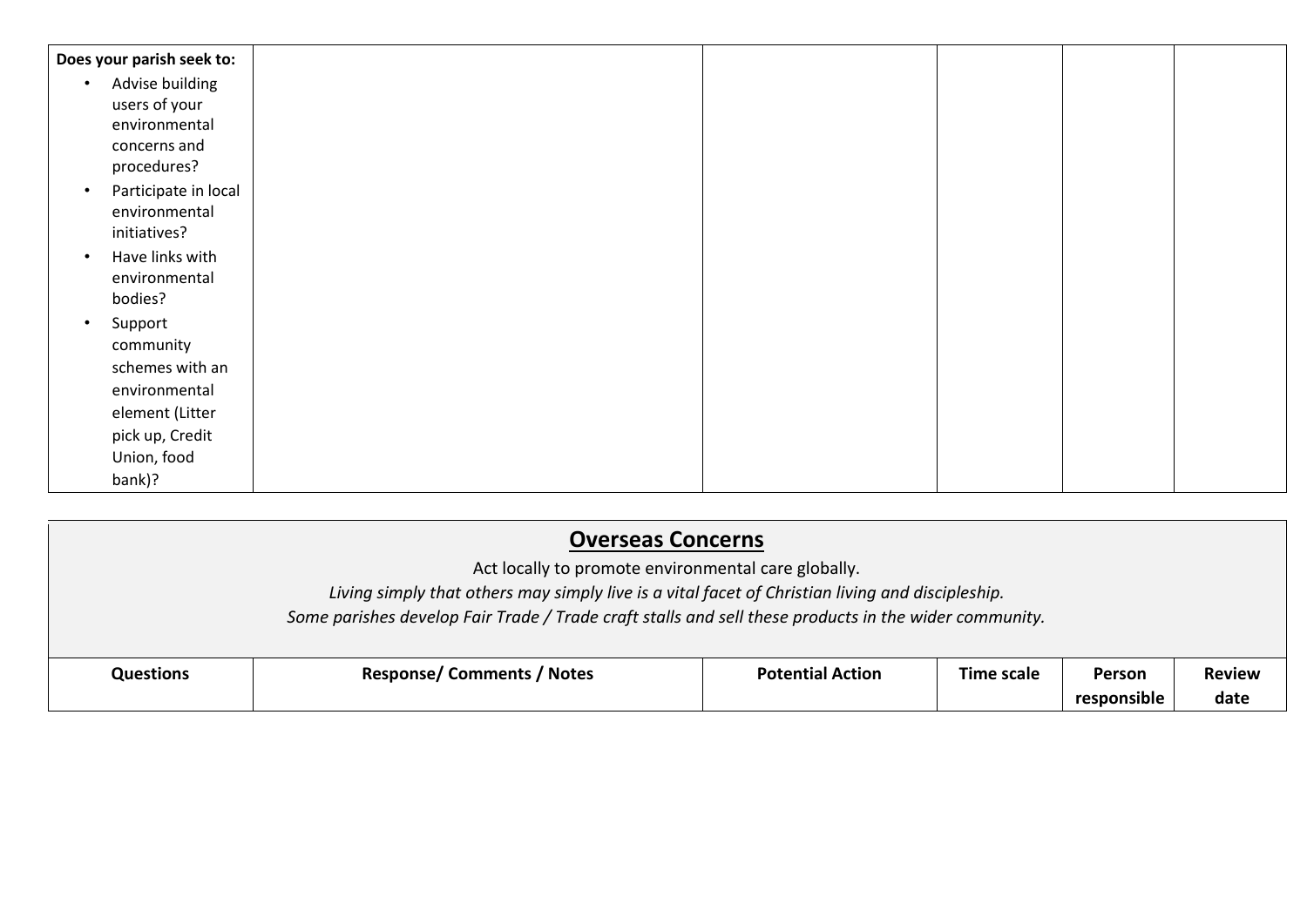|           | How does your parish: |  |  |  |
|-----------|-----------------------|--|--|--|
| $\bullet$ | Support the work      |  |  |  |
|           | of Christian          |  |  |  |
|           | development           |  |  |  |
|           | agencies like         |  |  |  |
|           | Caritas?              |  |  |  |
| $\bullet$ | Promote Fair          |  |  |  |
|           | Trade                 |  |  |  |
| $\bullet$ | Explore               |  |  |  |
|           | environmental         |  |  |  |
|           | issues through        |  |  |  |
|           | linked overseas       |  |  |  |
|           | communities /         |  |  |  |
|           | churches /            |  |  |  |
|           | missions etc?         |  |  |  |
| $\bullet$ | Support the work      |  |  |  |
|           | of international      |  |  |  |
|           | conservation and      |  |  |  |
|           | environmental         |  |  |  |
|           | agencies (A Rocha /   |  |  |  |
|           | WWF / Friends of      |  |  |  |
|           | the Earth etc)?       |  |  |  |

| <b>Managing your Carbon Footprint</b> |                                    |                         |              |             |               |
|---------------------------------------|------------------------------------|-------------------------|--------------|-------------|---------------|
| <b>Questions</b>                      | <b>Response / Comments / Notes</b> | <b>Potential Action</b> | <b>Times</b> | Person      | <b>Review</b> |
|                                       |                                    |                         | scale        | responsible |               |